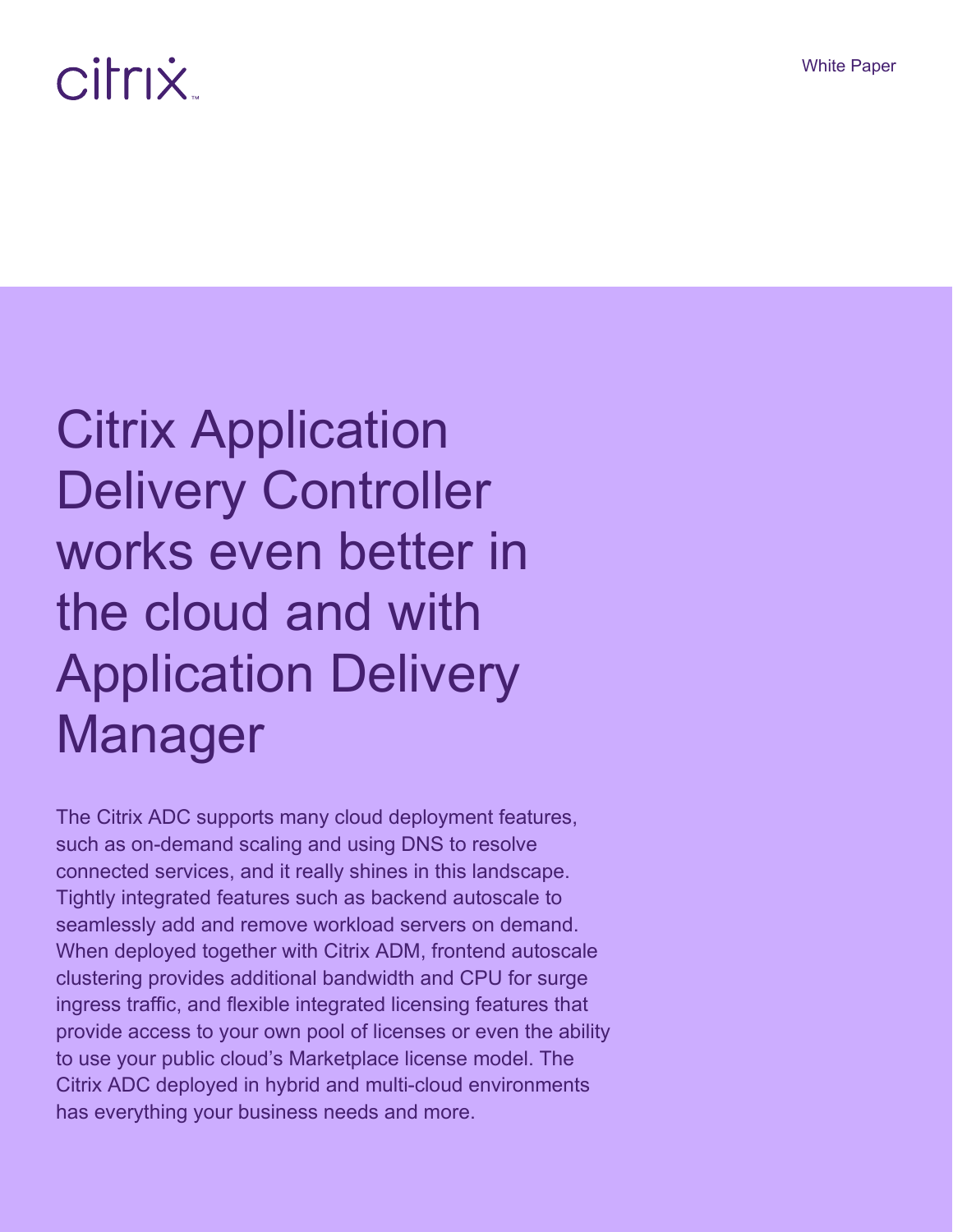### **Contents**

| <b>Citrix Opinion</b>                     | $\mathbf{3}$ |
|-------------------------------------------|--------------|
| <b>Overview</b>                           | $\mathbf{3}$ |
| <b>Benefits for moving to the cloud</b>   | $\mathbf{3}$ |
| <b>How Citrix ADC Excels in the cloud</b> | 4            |
| <b>Challenges and Opportunities</b>       | 7            |
| <b>Conclusion</b>                         |              |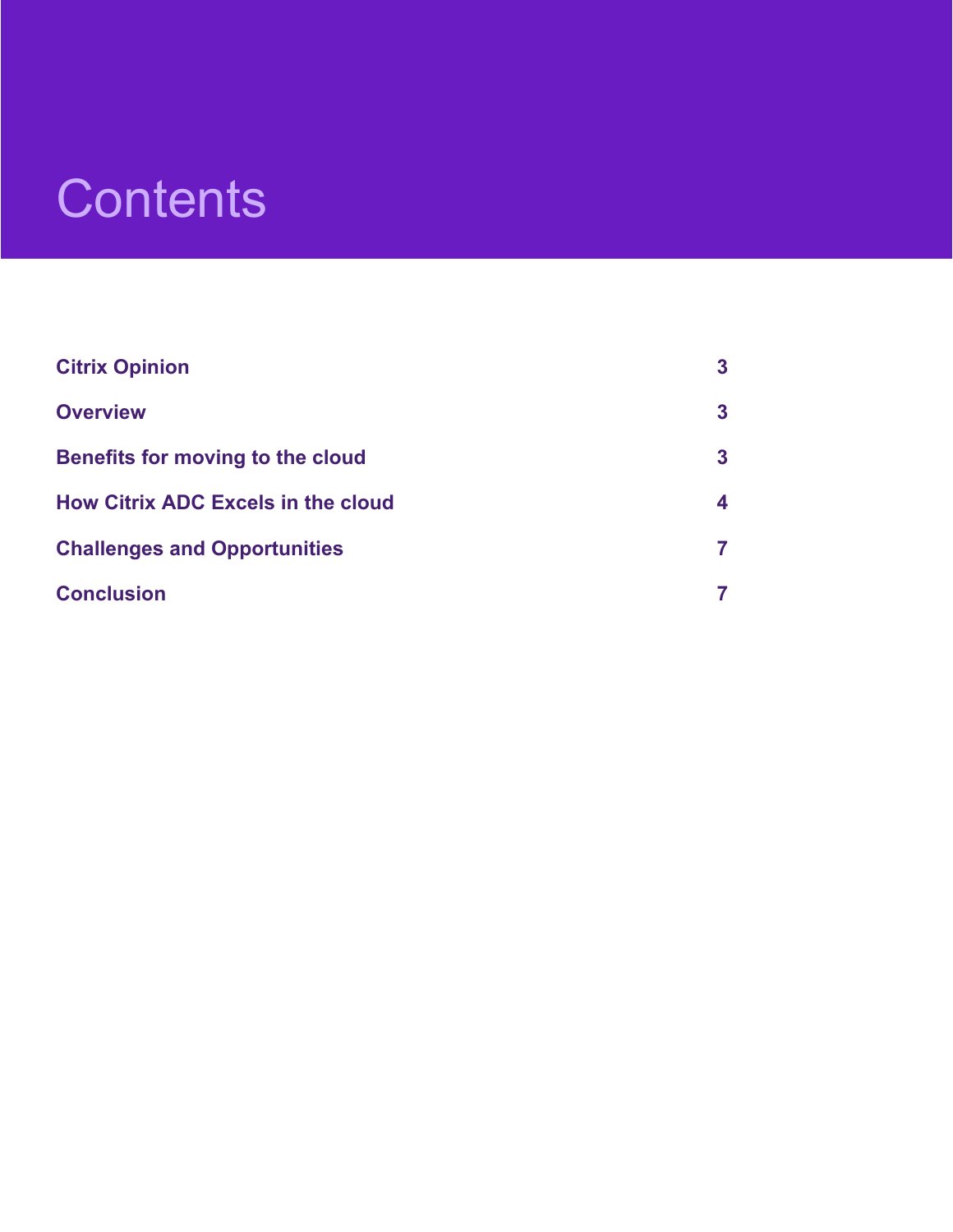#### <span id="page-2-0"></span>Citrix Opinion

Many businesses have begun moving to the cloud to modernize their data platforms while also minimizing risk and the overall time to invest. According to a survey<sup>[1](#page-2-3)</sup> from Forrester, Ensono, and Wipro, 88% of organizations are adopting a hybrid IT approach. Why are so many businesses moving to the cloud? Deloitte Insights[2](#page-2-4) reveals the top drivers being for security and the cost savings and performance of IT operations.

#### Top drivers for cloud migration



#### <span id="page-2-1"></span>**Overview**

 $\overline{a}$ 

Before moving to the cloud, it's important first to consider both the benefits and tradeoffs. If your business hasn't yet started its journey to cloud, what's preventing it? Is it the cost of retooling, or changing to an operations cost model? Citrix ADCs deployed with ADM gives organizations the ability to keep a close eye on infrastructure costs while also being able to meet new demands while keeping costs low. Let's see why the Citrix ADC with ADM is the most compelling traffic management solution for application delivery in the cloud.

#### <span id="page-2-2"></span>Benefits for moving to the cloud

One of the largest benefits for moving to the cloud is the ability to scale your services to precisely meet demand. Adding additional points of presence and automating the rapid deployment of new and existing services becomes easier as the cloud provides many tools that no longer require bespoke homegrown solutions to manage. The Citrix ADC with ADM has cloud features baked-in enabling the seamless delivery of applications regardless of taking on more users or load requiring more throughput and processing.

To provide the lowest latency in delivery of your applications to your users and to expand your reach from the cloud, you may choose to have multiple points of presence. The Citrix ADC is equipped with Global Server Load Balancing (GSLB) to enable the distribution of traffic to different sites uniquely to where your apps are running.

According to Deloitte, security and data protection is considered the number one issue for those running in the cloud. To provide the best level of defense to your apps and your servers, the Citrix ADC includes as Web Application Firewall capable of screening and can either redirect or denying bad traffic both to and from your servers. Bots, both good and bad, are have become prevalent, and the Citrix ADC provides bot detection. When a bot is detected, the ADC admin using ADM can choose whether to allow or deny it. You can, for example, choose to allow a web search engine the ability to crawl your site while

<span id="page-2-4"></span><span id="page-2-3"></span><sup>1</sup> https://itbrief.com.au/story/forrester-report-shows-firmsfeeling-pressure-to-move-to-hybrid-cloud

<sup>2</sup>

https://www2.deloitte.com/us/en/insights/industry/technol ogy/why-organizations-are-moving-to-the-cloud.html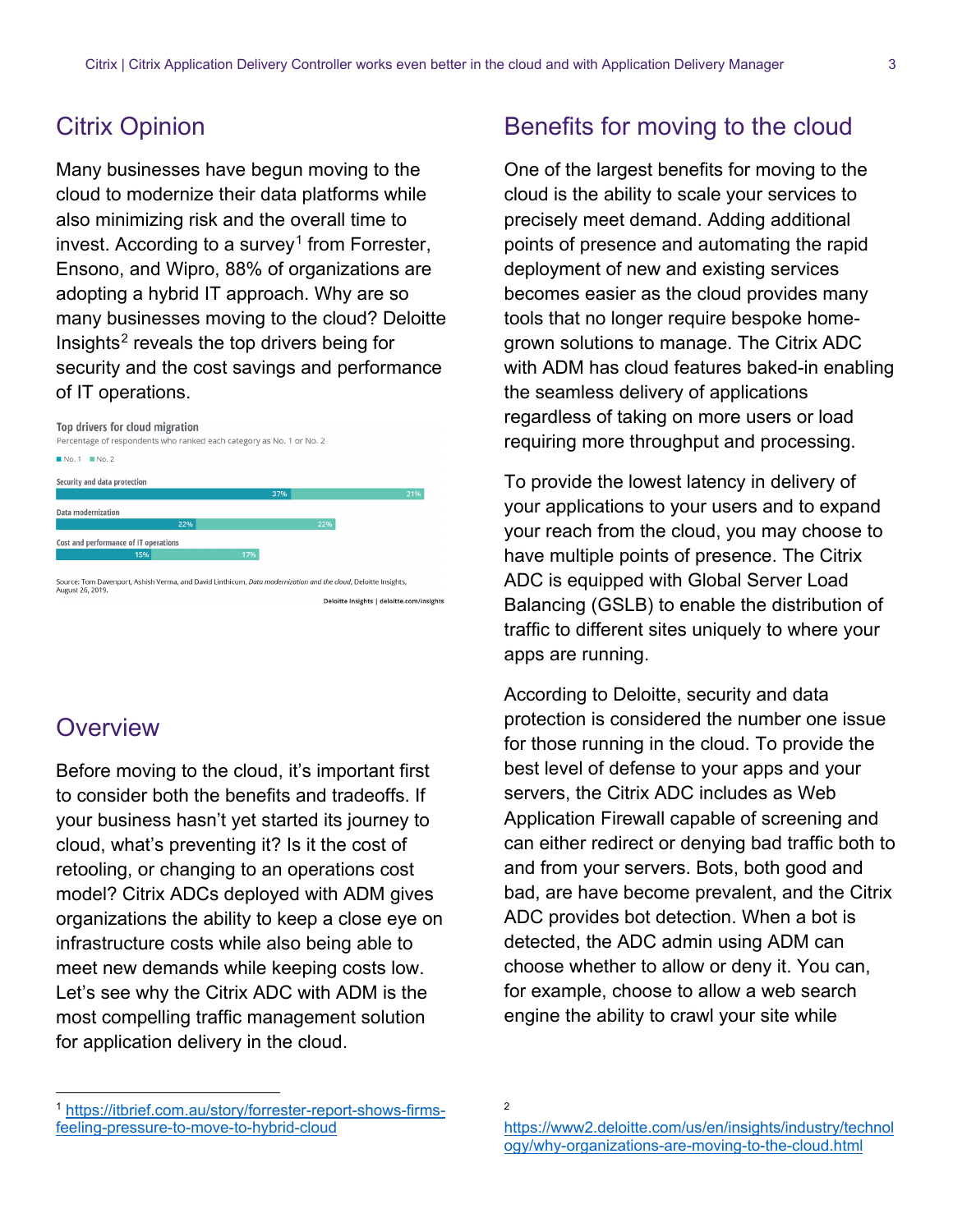blocking others, while blocking bots that constantly try to log in by guessing passwords.

| Subnets            |                         |                                                      |              |                 |              |
|--------------------|-------------------------|------------------------------------------------------|--------------|-----------------|--------------|
| Zone 1             |                         |                                                      |              |                 |              |
| Availability Zone* |                         | Availability Zone in which ADC                       |              |                 |              |
|                    | $\odot$<br>$\checkmark$ | has to be provisioned. Some<br>regions don't support |              |                 |              |
| Management Subnet* |                         | availability zone.                                   |              | Server Subnet*  |              |
| snet-Public-TME    | $\checkmark$            | snet-Public-TME                                      |              | snet-Public-TME | $\checkmark$ |
| Zone 2             |                         |                                                      |              |                 |              |
| Availability Zone* |                         |                                                      |              |                 |              |
| 3                  | $\vee$ 0                |                                                      |              |                 |              |
| Management Subnet* |                         | Client Subnet*                                       |              | Server Subnet*  |              |
| snet-Public-TME    | $\checkmark$            | snet-Public-TME                                      | $\checkmark$ | snet-Public-TME | $\checkmark$ |

### <span id="page-3-0"></span>How Citrix ADC Excels in the cloud

When deploying a Citrix ADC with ADM in Azure and in AWS, it's likely you'll do it with automation in mind. ADM Service provisions

ADC instances in Azure and in AWS, and supports standalone, HA, and clustering modes of



operation. It also provides the flexibility to choose whether licenses for the ADC are allocated by yourself (BYOL) or from the cloud provider for each deployment the own licensing or your cloud provider's.

For HA and clustering, ADM allows you choose whether the instances are provisioned in multiple availability zones or availability sets, aligning your deployment with the exact level of uptime your business requires.



ARM and CFT templates available on GitHub<sup>3</sup>. Each template is well documented and accommodates every deployment need, whether deploying an unlicensed Citrix ADC VPX Express, a Standalone VPX or HA pair of VPX devices with your choice of licensing, or a FIPS compliant device.

Applications configured to go through a Citrix ADC are enhanced with the benefit of extreme scalability. As your application's needs change, the Citrix ADC works directly with Azure Virtual Machine Scale Sets (VMSS) and AWS Auto Scale Groups to seamlessly track the addition to and removal of workload resources, enabling your business to minimize cost by paying precisely for the services you need, while also continuing to ensure a seamless user experience.

Citrix ADC's provisioned and managed by ADM Service unlock the true power of automation and the extreme scale when running services in hybrid and multi-cloud environments. **Role-based views** enable customized visibility to individual lines of business for all configuration, analytics, and infrastructure views, so that one group only sees and manages the resources allocated to them. Get started fast with **Simplified** 

<span id="page-3-1"></span> $\overline{a}$ <sup>3</sup> Citrix Azure ARM Templates at https://github.com/citrix/citrix-adc-azure-templates, and

Citrix AWS CFT at https://github.com/citrix/netscaleraws-cloudformation.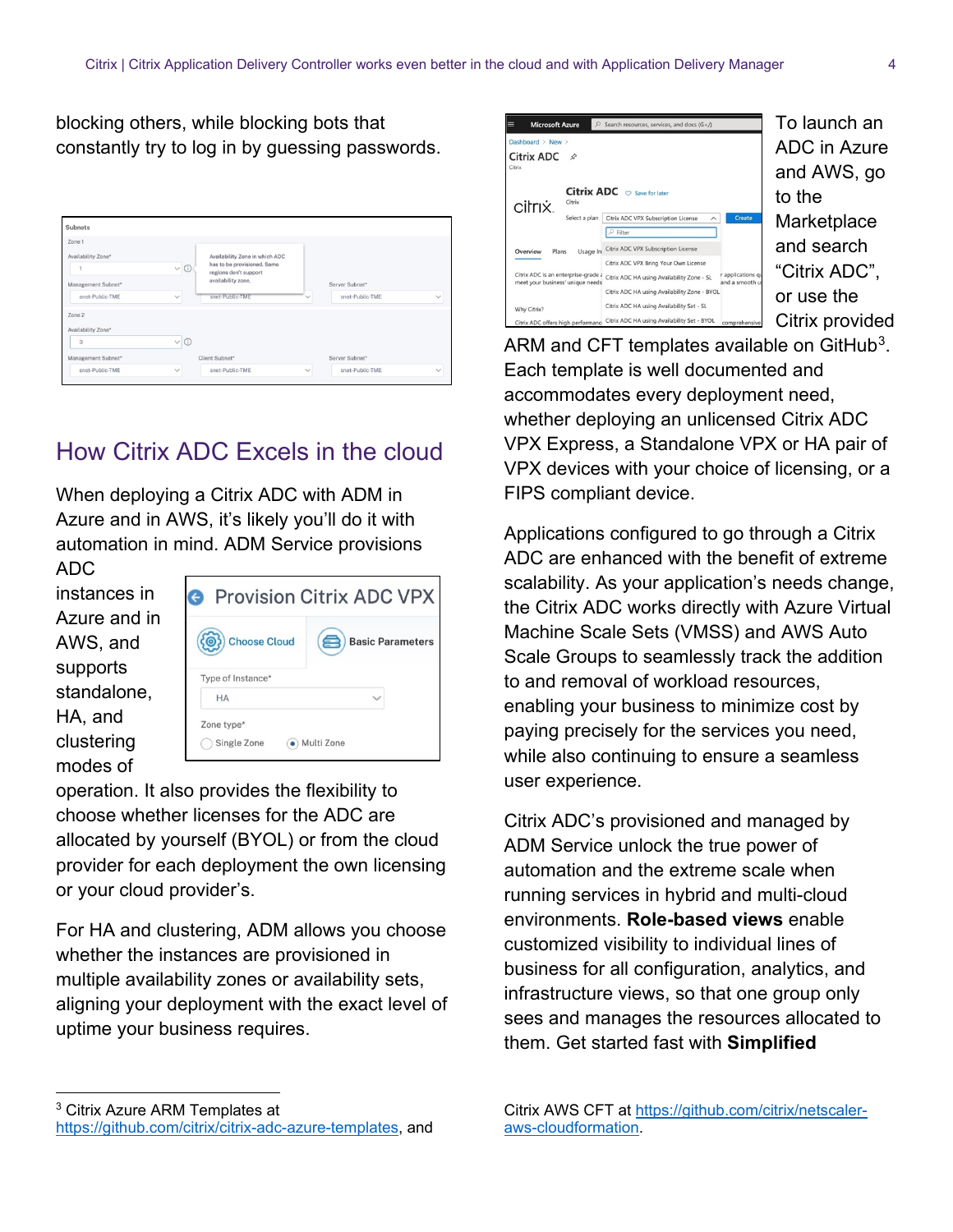**Deployment** by ADM, by automatically provisioning all the resources and cloud services needed to deliver applications running in Azure and in AWS. Simplified deployment does all the heavy lifting by configuring and provisioning the IP addresses and devices, including the traffic policies for applications in a single workflow, all while supporting the true nature of cloud services by supporting autoscaling of both the front and back sides of the ADC.

**Infrastructure Analytics** makes it easy to see immediately how all your managed devices are performing. With infrastructure commonly spanning multiple cloud providers and locations, ADM organizes the managed devices in clusters or sites. With expression filtering and selection focus, zero in on which devices need attention while also being able to spot trends by seeing immediately where those devices are running.





By using **Global Service Graphs** in ADM **Application Analytics** are visible for every application and ADC device regardless of where it's deployed.

Find immediately how both your infrastructure and applications are running with immediate

access to key metrics, such as the top contributing factors, network latency, health score, and the overall available



status to one or more objects.

With visibility of analytics no longer a challenge, **Stylebooks** in ADM makes it



possible manage the configuration of your applications wherever they live.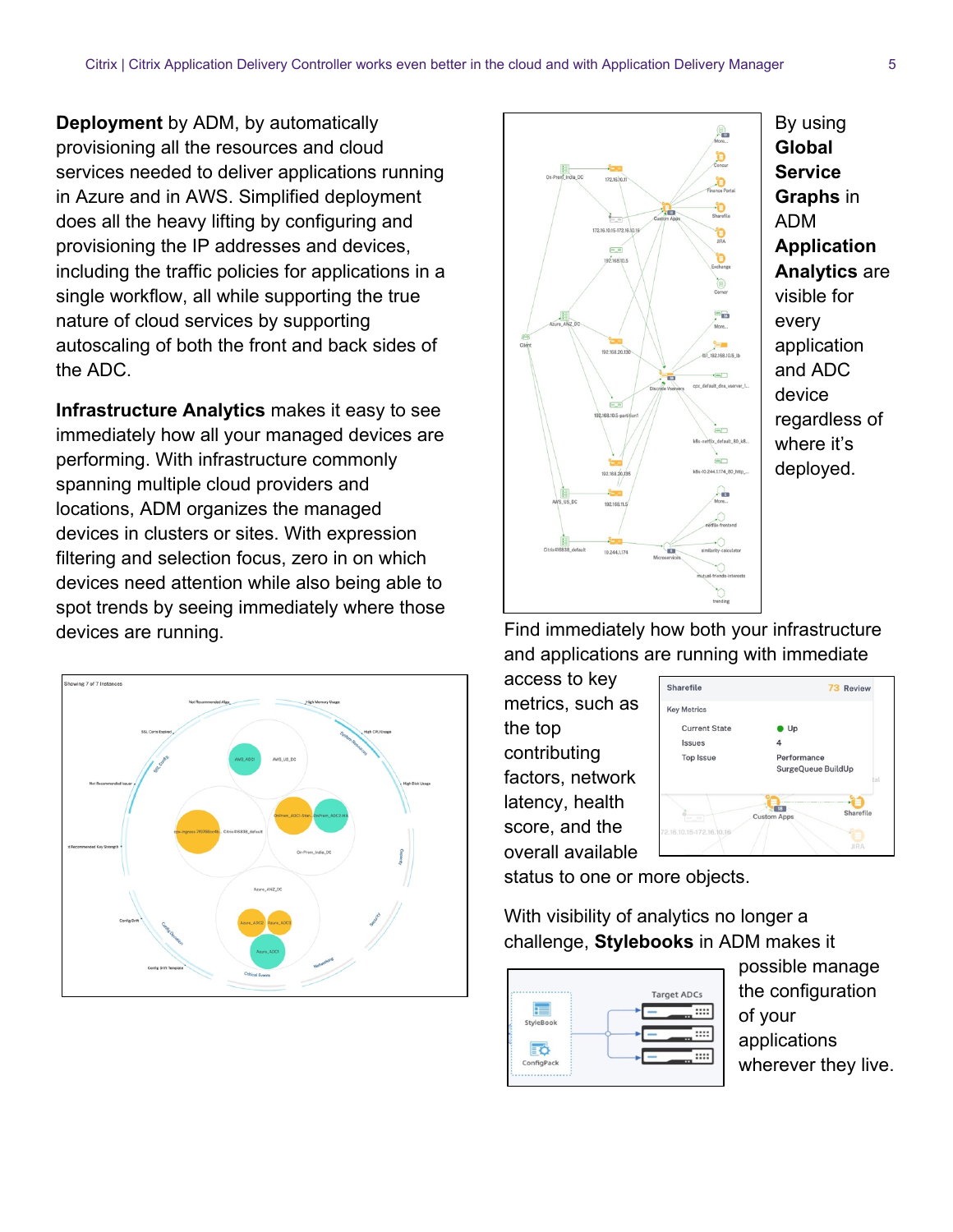Using **App Config Migration**, existing and legacy configurations can be turned in to Stylebooks and then re-deployed to any Citrix ADC regardless of its form factor: physical, virtual, or microservice, and regardless of the device's availability model – standalone, HA, or clustered both on-prem and in the cloud. This now makes it simple to migrate the configurations for applications as their deployment platforms straddle on-prem datacenters and the cloud.

**Application Security** (AppSec) refers to technology, tools, and processes intended to protect applications—including web applications, cloud applications, and SaaS apps—from internal and external threats. Because web applications often store and provide sensitive data and are now available over multiple networks and points of presence, including on-prem and in the cloud, web application security has become a key part of cybersecurity strategy. Using AppSec-focused stylebooks, such as the "Web Application Firewall Stylebook with AppFW Policy and IP Reputation Policy" in Citrix ADM together with an ADC protects from attacks to web applications by blocking SQL injection attempts, DDoS, malware, denial of service, and attempts to break authentication.

With the growing need to deliver applications and services from multiple locations and points of presence, even globally, you'll likely find the need to use multiple public and private cloud platforms.

Supporting applications deployed across multiple and disparate regions, Citrix ADM is equipped with a unique multi-cloud GLB Stylebook – a stylebook that supports applications deployed to different providers and locations. By using DNS together with server

load balancing at both the frontend – with clients being served the most appropriately located DNS answer - and at the backend with the ADC able to resolve DNS to the application servers, GLB and **GSLB Stylebooks** natively enable applications to run seamlessly across multiple providers both in front of and behind the Citrix ADC.

You cannot always plan for a sudden influx in users or every surge in demand for every application**. Pooled Licensing** in Citrix ADM for the ADC reinvents the traditional licensing model with Bring Your Own (BYO) licenses, making it possible to dynamically change the capabilities and features on each device, including the set of features that are licensed and its available bandwidth. With the performance of an application depending on the capabilities of the device securing and delivering its traffic, and now with the application running in multiple locations, it's more important than ever to be able to expand or shrink the capabilities devices, making it available to others where the need is greatest.

One of the key benefits to running services in the cloud is the ability to scale them tightly by demand. Using AutoScale Groups for Citrix ADC managed by ADM Service, enables



**Frontend AutoScaling** for traffic ingress, with advanced scaling methods only provided by ADM Service. Bandwidth, Memory, and CPU usage, computed locally on each ADC provides the most accurate measure for when to trigger a scale event.

To support the most rapid scale out needs, ADM Service can be configured to keep a